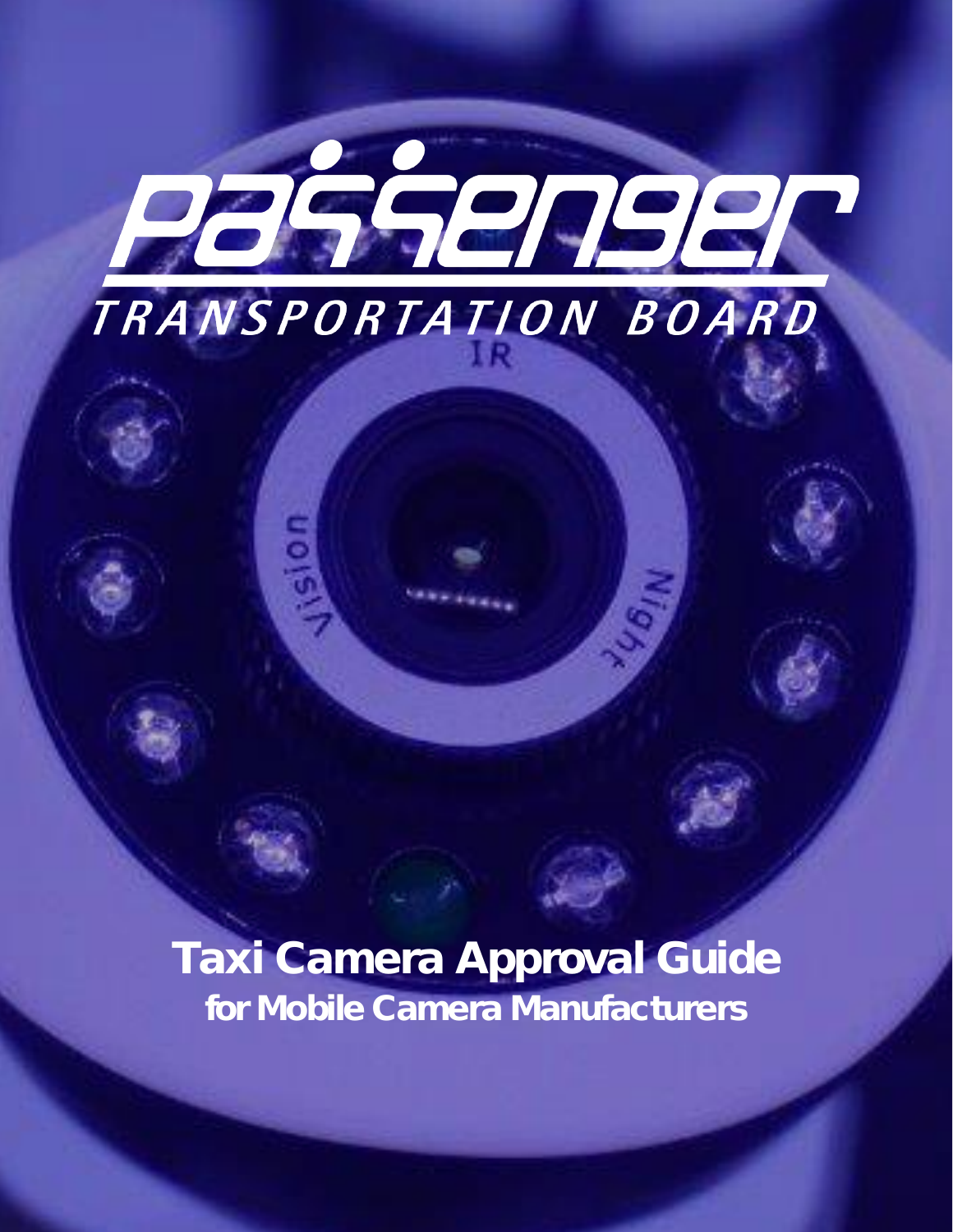# Taxi Camera Approval Guide

This Taxi Camera Approval Guide is mainly for companies that manufacture and sell mobile camera equipment for commercial fleets and want approval of one or more camera systems for use in taxicabs in British Columbia. The guide is your hub for the information and linked forms you need to submit a taxi camera approval request package to the Passenger Transportation (PT) Board.

The most current documents and information about [taxi](http://www.ptboard.bc.ca/cameras.htm) cameras in BC is posted on our taxi [camera webpage.](http://www.ptboard.bc.ca/cameras.htm)

October 2, 2018

Passenger Transportation Board 202 – 940 Blanshard Street, Victoria, BC Mail: PO Box 9850 STN PROV GOVT, Victoria, BC, V8W 9T5

Phone: 250.953.3777 | Email: [ptboard@gov.bc.ca](mailto:ptboard@gov.bc.ca) | Web: [www.ptboard.bc.ca](http://www.ptboard.bc.ca/)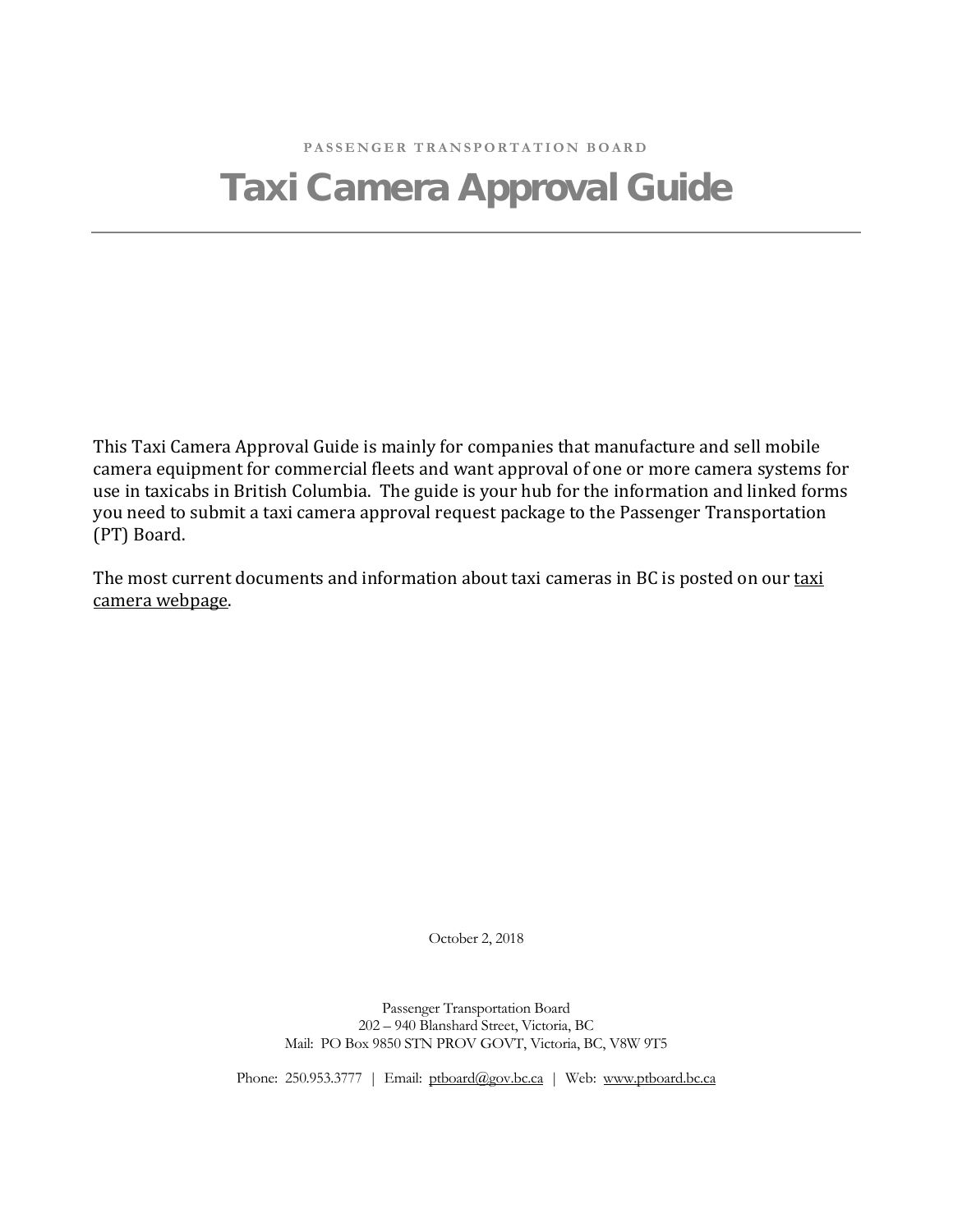# Table of Contents

| 1. |                                                                     |  |  |
|----|---------------------------------------------------------------------|--|--|
| 2. |                                                                     |  |  |
| 3. |                                                                     |  |  |
| 4. |                                                                     |  |  |
| 5. |                                                                     |  |  |
|    | a.                                                                  |  |  |
|    | Forward Request Package to Police for Evaluation  5<br>b.           |  |  |
|    | C.                                                                  |  |  |
|    | d.                                                                  |  |  |
|    | е.                                                                  |  |  |
|    |                                                                     |  |  |
|    | a.                                                                  |  |  |
|    | Can a non-approved camera be used in a BC taxi for testing? 8<br>b. |  |  |
|    | C.                                                                  |  |  |
|    | d.                                                                  |  |  |
|    | Can a manufacturer resubmit an approval request?  9<br>e.           |  |  |
|    | f.                                                                  |  |  |
|    |                                                                     |  |  |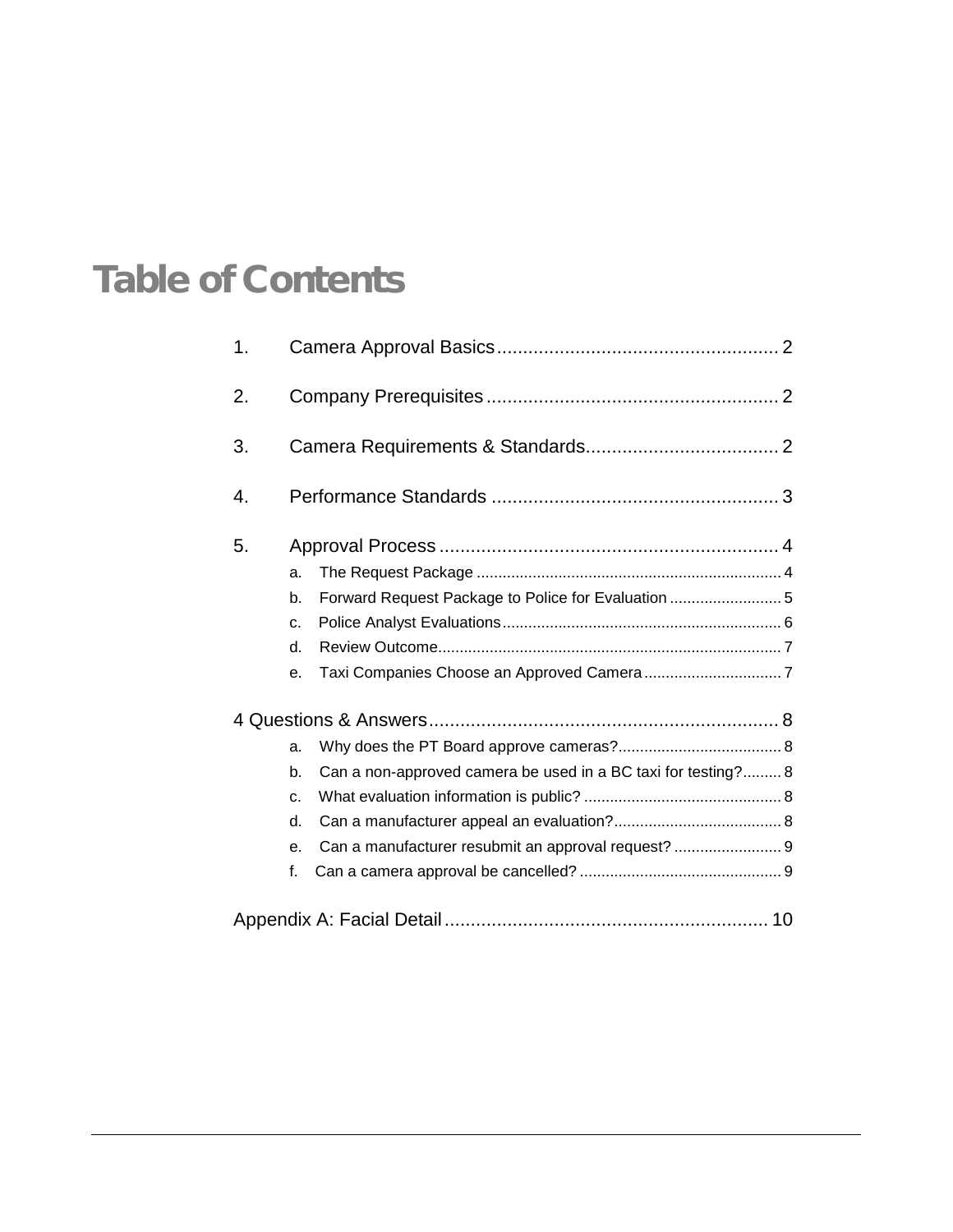# <span id="page-3-0"></span>1. Camera Approval Basics

#### *How are taxi cameras regulated in BC? Who approves camera models?*

The Passenger Transportation (PT) Board makes licensing decisions on applications to provide or change a taxi service that operates in one or more communities in British Columbia (BC). It sets terms and conditions of approved Passenger Transportation Licences which include requirements respecting the installation of approved taxi camera systems and image-usage.

This guide describes the pre-requisites, process and criteria by which a camera manufacturer may request approval for a taxi camera model and get a decision from the PT Board.

The BC taxi camera program is designed to achieve three objectives:

- 1. Deter attacks against taxi drivers and passengers
- 2. Assist police with the identification and prosecution of suspects if an attack occurs
- 3. Protect the privacy of drivers and passengers inside the taxi.

# <span id="page-3-1"></span>2. Company Prerequisites

#### *Can any mobile camera manufacturer apply?*

No.

The PT Board only considers approval requests from established manufacturers that have a mobile camera product being used in fleets of commercial, transit or first-responder vehicles. Specific pre-requisites for manufacturers are set out in the **Taxi Camera Approval Request form.** 

# <span id="page-3-2"></span>3. Camera Requirements & Standards

#### *Can any mobile camera get approved?*

No.

The PT Board does not consider requests to approve *dashcams* or similar camera products that are marketed or sold on a retail basis to individual consumers. Before you submit an [approval](http://www.th.gov.bc.ca/forms/getForm.aspx?formId=1420)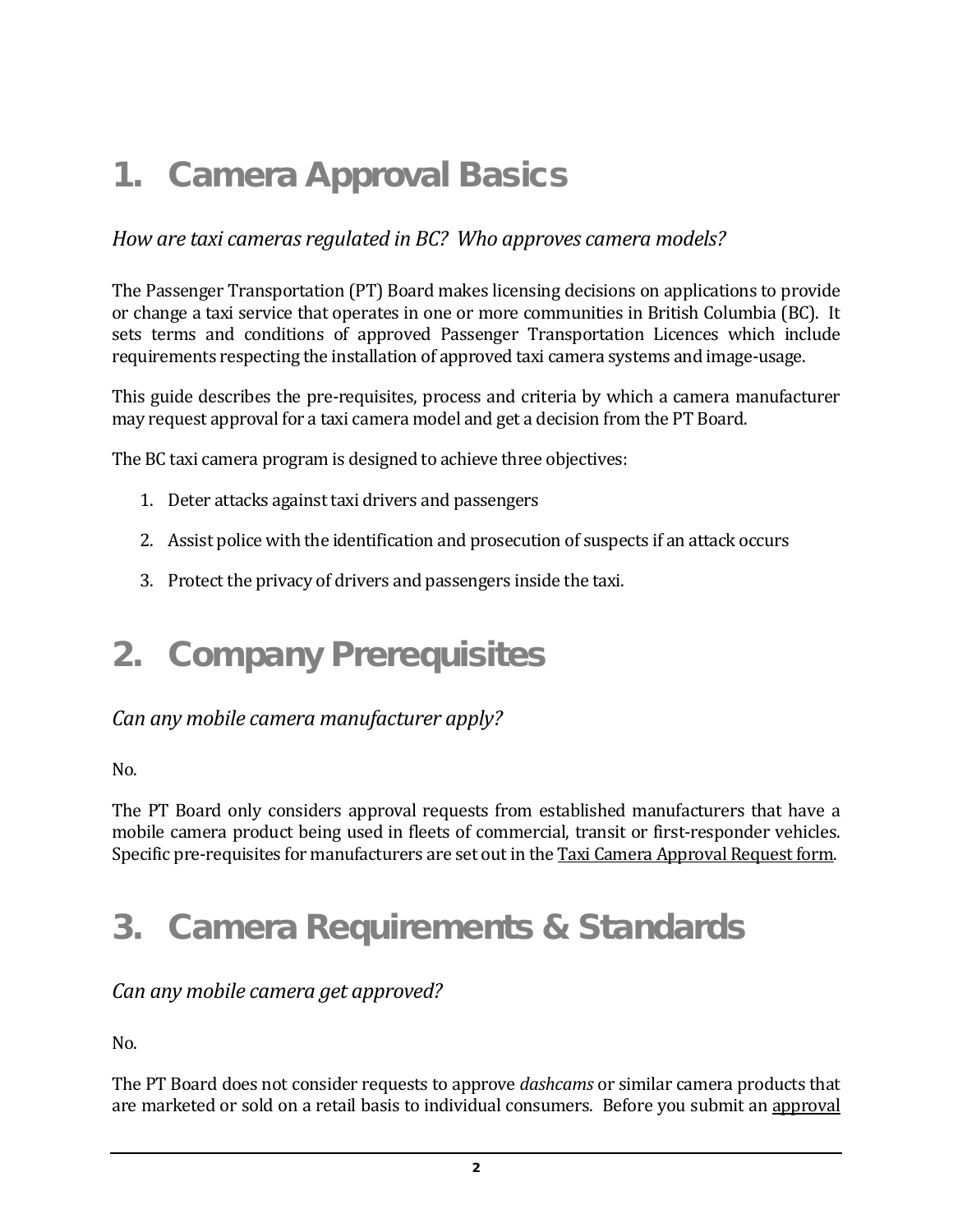[Request form—](http://www.th.gov.bc.ca/forms/getForm.aspx?formId=1420)or a [BC camera field test plan—](http://www.th.gov.bc.ca/forms/getForm.aspx?formId=1422)review the requirements and performance standards and in this guide and [other program documents](http://www.ptboard.bc.ca/cameras.htm) to make sure your company and camera model can meet applicable manufacturer pre-requisites, functionality requirements and performance standards.

## <span id="page-4-0"></span>4. Performance Standards

#### *Overview of Camera Design and Standards, Tests & Approvals*

Taxi cameras need to work continuously so image evidence from inside the vehicle is available to police when a crime has occurred. The BC taxi camera program is designed to provide evidence that can assist police in the identification of suspects and be accepted as evidence in Court for the prosecution on an offence. For this reason, the PT Board sets standards and approves taxi camera systems with input and evaluations of BC police agencies through the Forensic Video Analysts' Association (FVAA) of BC. The underlying goal is to meet the objectives of the taxi camera program: deter attacks, produce useful images and protect privacy. Evaluations of new camera models focus mainly on functionality and performance rather than specific designs so camera manufacturers have the flexibility to innovate and the taxi industry can benefit from the latest technological advances more quickly.

To illustrate how flexibility is designed into the taxi camera program, consider the following examples:

- **Integrated Camera Equipment** Taxi camera equipment may be integrated as a single system (camera head and recording medium). This is preferred over the separate camera head and recording unit design that was the only option until early 2018.
- **Video or Still Images** Both video and still-image recordings are permitted, although the camera must record at least some images during each person's trip that are at least 2 frames per second (FPS). Images that are recorded continuously (e.g. 2 FPS or faster) do not require the wiring of sensors to the door or taxi meter that trigger a more frequent image capture rate for a defined period. Images may be black & white, monochrome or colour.
- **Efficient File Access Options** Provided that digital files are encrypted and any other needed safeguards<sup>[1](#page-4-1)</sup> are in place to prevent unauthorized access or tampering, a camera may provide access to the files via removable recording media, wired download port or wireless transmission.
- **Request & Testing Flexibility** A manufacturer can submit an approval request any time and field tests can take place in BC or outside the province. However, evaluations are final and the same model cannot be re-evaluated for at least a year, and only if the manufacturer demonstrates that it has addressed prior concerns.

 $\overline{a}$ 

<span id="page-4-1"></span><sup>1</sup> The camera should incorporate safeguards that prevent a data access or integrity vulnerability. For example, in addition to encryption, image viewing software should be protected by a password, hasp key or restricted distribution sufficient to block persons other than police from having the ability to view or use digital files that were recorded in a taxi.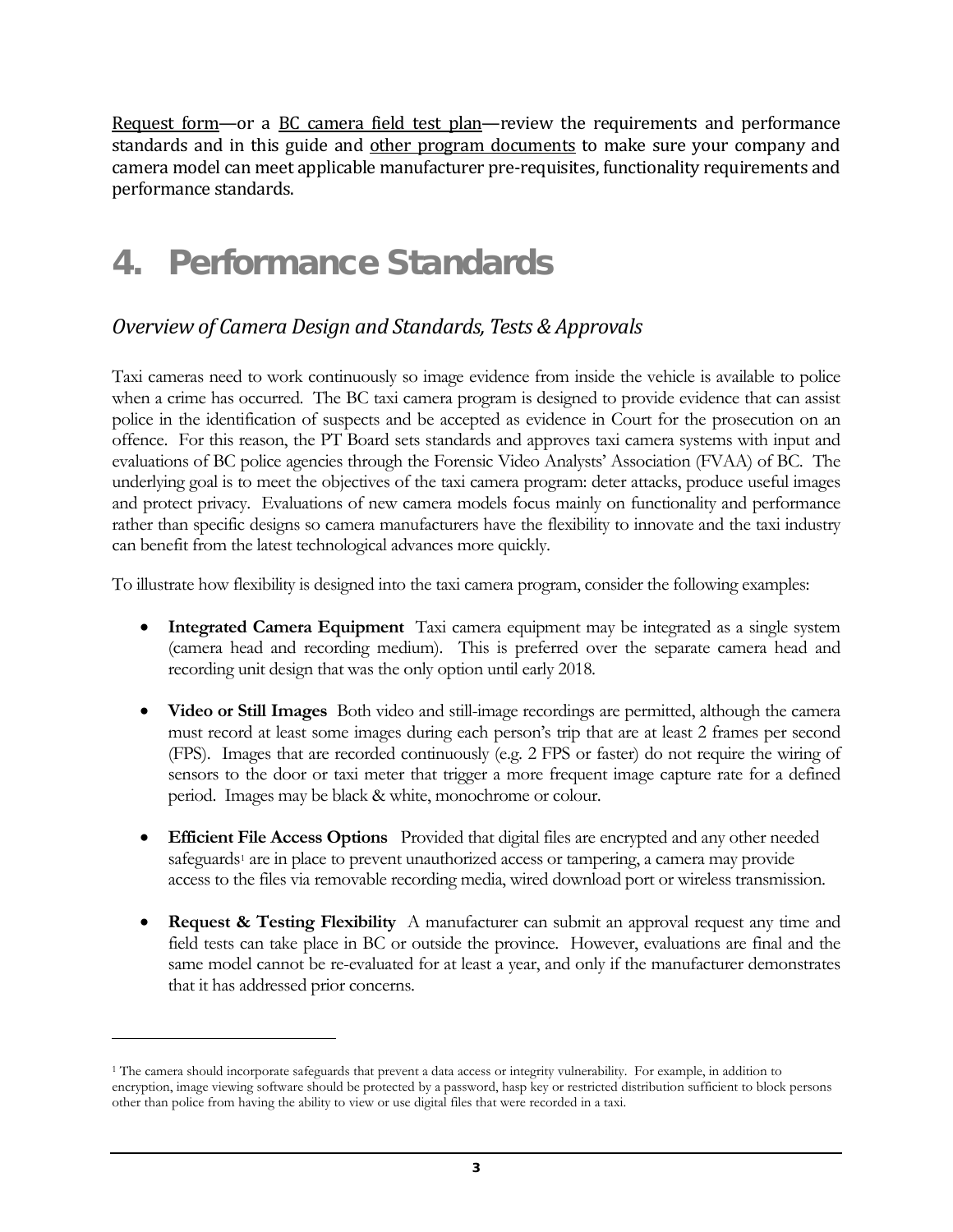• **Approval Targets** As a guideline, the PT Board aims to approve models produced by between two and four camera manufacturers. This target prevents an excess drain on PT Board and police resources. It also gives taxi companies choice, and promotes competition and innovation among manufacturers.

Other performance standards and requirements are set out in the [BC Taxi Camera Rule](http://www.ptboard.bc.ca/documents/rule_BC_Taxi_Camera.pdf) and camera approval documents posted on the PT Board [taxi camera webpage.](http://www.ptboard.bc.ca/cameras.htm) As an example, camera systems must record quality images in normal night and day light conditions (as described in Appendix A), and store the recordings in a taxi for at least 168 continuous hours (1 week). Cameras should also be capable of installation and calibration in a short period of time by a qualified technician, and the capability of a remote inspection is preferred.

## <span id="page-5-0"></span>5. Approval Process

#### *The PT Board Process for Approving a New Taxi Camera Model*

The figure below identifies the main steps in the taxi camera approval process.

#### **Figure 1: Overview of the Taxi Camera Approval Process**



## <span id="page-5-1"></span>a. The Request Package

A camera manufacturer starts the process by sending the PT Board a complete approval request package. The [Taxi Camera Approval Request form](http://www.th.gov.bc.ca/forms/getForm.aspx?formId=1420) identifies information and items that must be part of the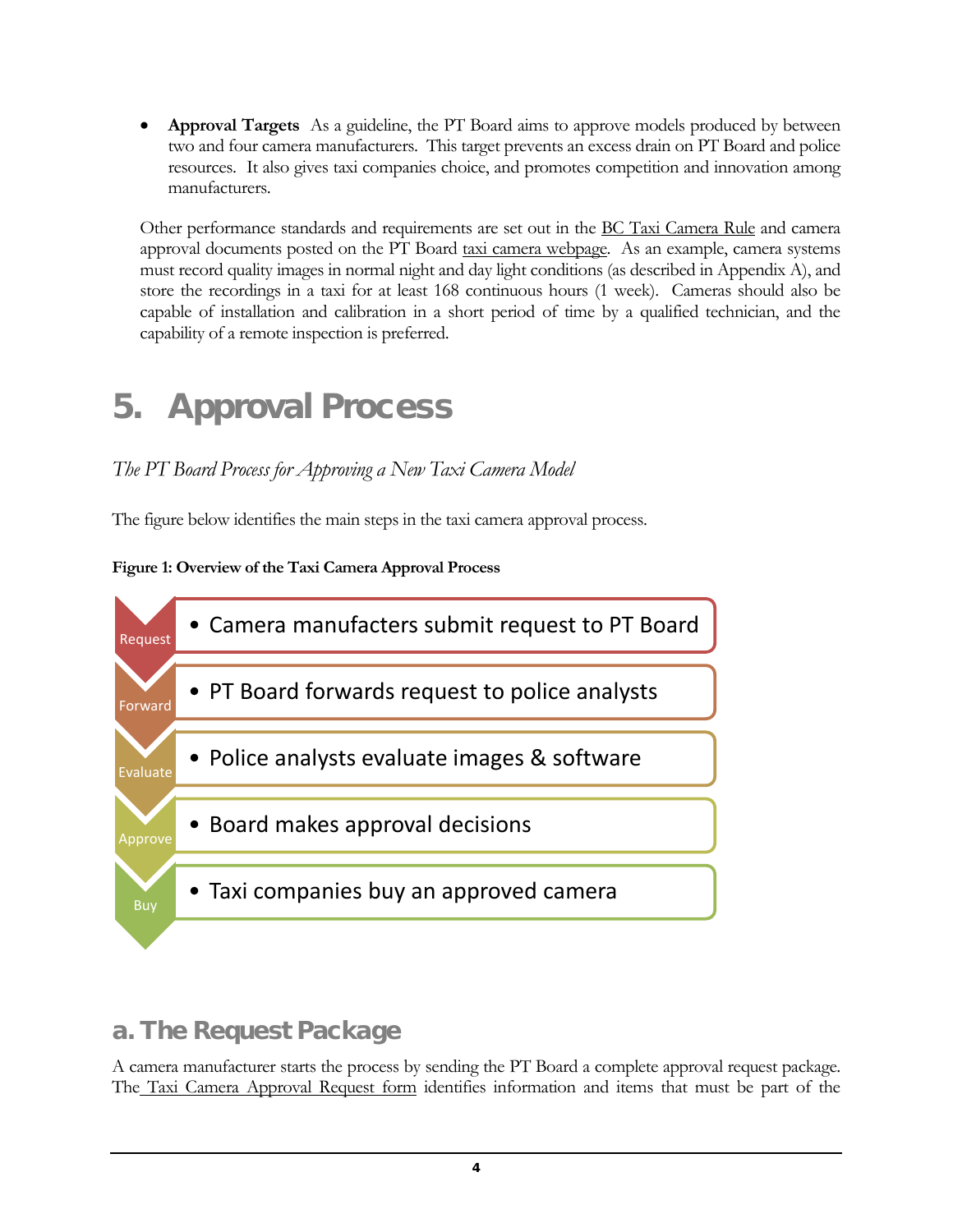package. These requirements relate to your company and camera model; images that have been recorded by your camera for evaluation; and any software, instructions and passwords that evaluators will need.

Camera performance is assessed by evaluating images of people inside a taxi that were recorded by your taxi camera system in an active, on-duty taxi for 10 to 14 days (at least 168 hours of operation). As the manufacturer, you are responsible for obtaining and delivering recordings for evaluation—including field test costs—and meeting applicable privacy and confidentiality requirements.

For testing, camera images may originate from outside BC. However, the non-BC taxi that is used must have the authorizations it needs from regulators with jurisdiction in its operating area, if any, to operate the taxi and use the taxi camera.

Alternatively, images may be obtained by installing the camera model in a BC taxi for a field test. However, before installing the camera, the [BC Taxi Camera Field Test Plan](http://www.th.gov.bc.ca/forms/getForm.aspx?formId=1422) form must be completed and emailed to the Passenger Transportation Board, Registrar of Passenger Transportation and field test participants.

If the camera system provides remote access to recorded files, the manufacturer must give evaluators access to a live camera system or tell the PT Board that you want to set up a staged demonstration.

The PT Board aims to approve taxi camera models from between 2 and 4 manufacturers at any one time, and we may limit or suspend camera approval requests when the target has been met. At any time, manufacturers can get information on the status of this approval target on our [taxi camera webpage.](http://www.ptboard.bc.ca/cameras.htm)<sup>[2](#page-6-1)</sup>

#### <span id="page-6-0"></span>b. Forward Request Package to Police for Evaluation

When a complete request package has been received, the PT Board forwards it to the Forensic Video Analysts' Association of BC with a request to evaluate the camera functions, recordings and software.

The initiation and timing of camera evaluations are subject to factors such as the completeness of the request package, clarity of information in the package, availability of forensic video analysts, and resources needed to evaluate a camera.

 $\overline{a}$ 

<span id="page-6-1"></span><sup>&</sup>lt;sup>2</sup> The list of approved cameras is set out in Appendix B of the [BC Taxi Camera Rule.](http://www.ptboard.bc.ca/documents/rule_BC_Taxi_Camera.pdf) Also, a manufacturer may contact the PT Board office a[t ptboard@gov.bc.ca](mailto:ptboard@gov.bc.ca) or 250-953-3777 to request more information about approvals, evaluations and the status of the "approval target."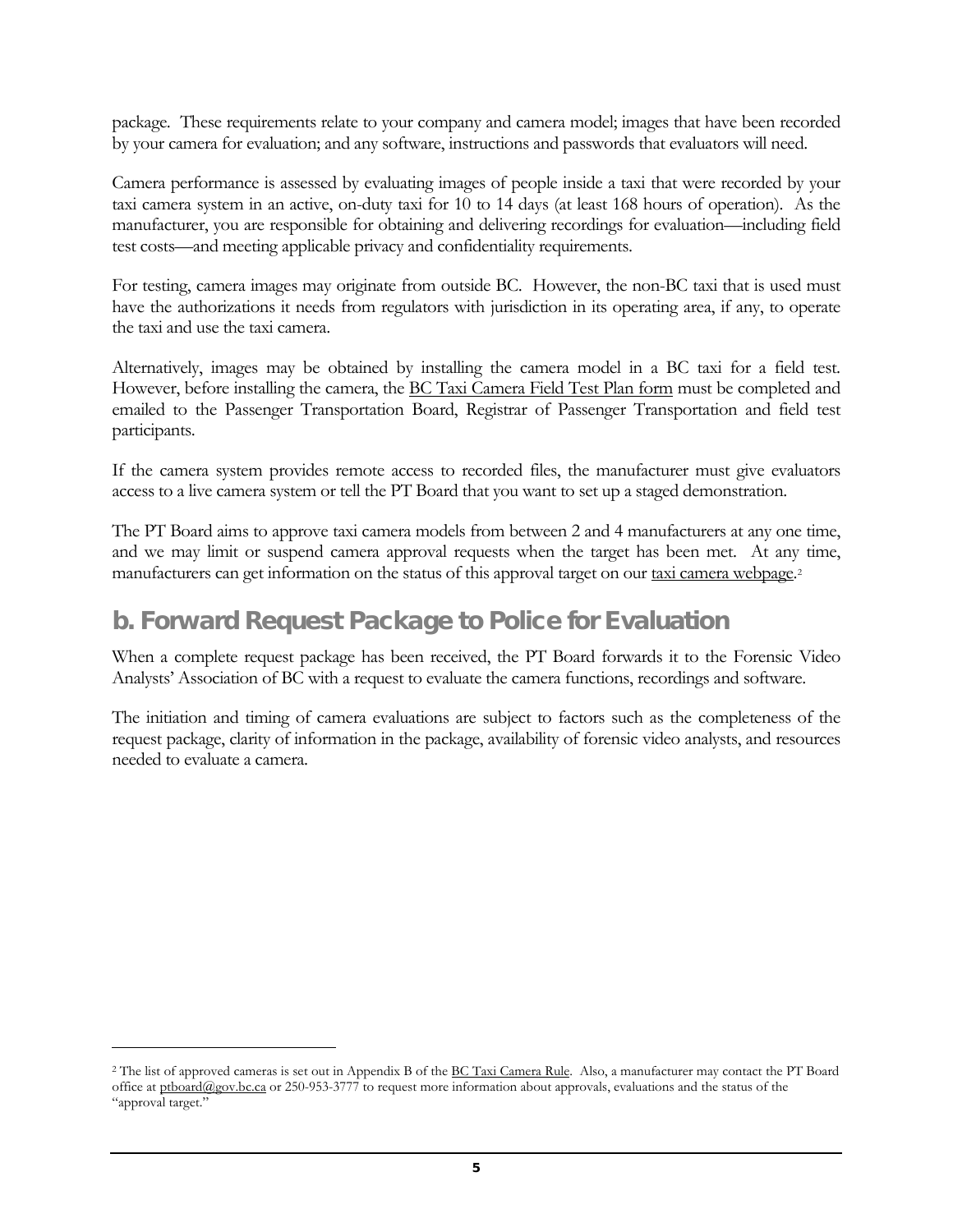## <span id="page-7-0"></span>c. Police Analyst Evaluations

The PT Board asks police analysts to review camera system performance and functionality against criteria in Table 1, plus any other criteria they consider relevant.

| Criteria Type | Considerations                                                           |
|---------------|--------------------------------------------------------------------------|
| Critical      | Resolution of Interior Images (emphasis on facial detail at night)<br>1. |
|               | Data Integrity<br>2.                                                     |
|               | Image Retention Time<br>3.                                               |
|               | Image Frequency<br>4.                                                    |
| Important     | Workflow<br>5.                                                           |
| <b>Useful</b> | 6a. GPS                                                                  |
|               | 6b. Emergency Button                                                     |
|               | 6c. Driving Behaviour Analytics (e.g. G-Force events)                    |
|               | 6d. Reliable Colour Representation                                       |
| Other         | Criterion identified by the Evaluator<br>7.                              |

#### **Table 1: Camera Evaluation Criteria**

**Resolution of Interior Images** Police video analysts assess the resolution of images that have been recorded in normal conditions during the day and night (both with the dome light on and off). The facial detail in night-time images is a focus of their evaluation.

Trained analysts apply their experience and applicable benchmarks such us those set out by the Scientific Working Group on Imaging Technologies (SWGIT). They look at the resolution and usefulness of images collected as a whole. Evaluations may be informed by a variety of visible and technical issues including image distortion (field of view), object size in the picture (i.e. the size of faces), light sources, colour consistency, frames per second, file dimensions, file sizes and file compression methods. See Appendix A for an illustration of how "object size" affects facial detail.

**Data Integrity** A camera model—including its hardware, software and storage systems—must:

- encrypt digital files and, as needed, use other safeguards:
	- o so only authorized police can access and view images, and
	- o protect against a privacy breach or tampering with digital files by an unauthorized person
- provide sufficient and accurate metadata for images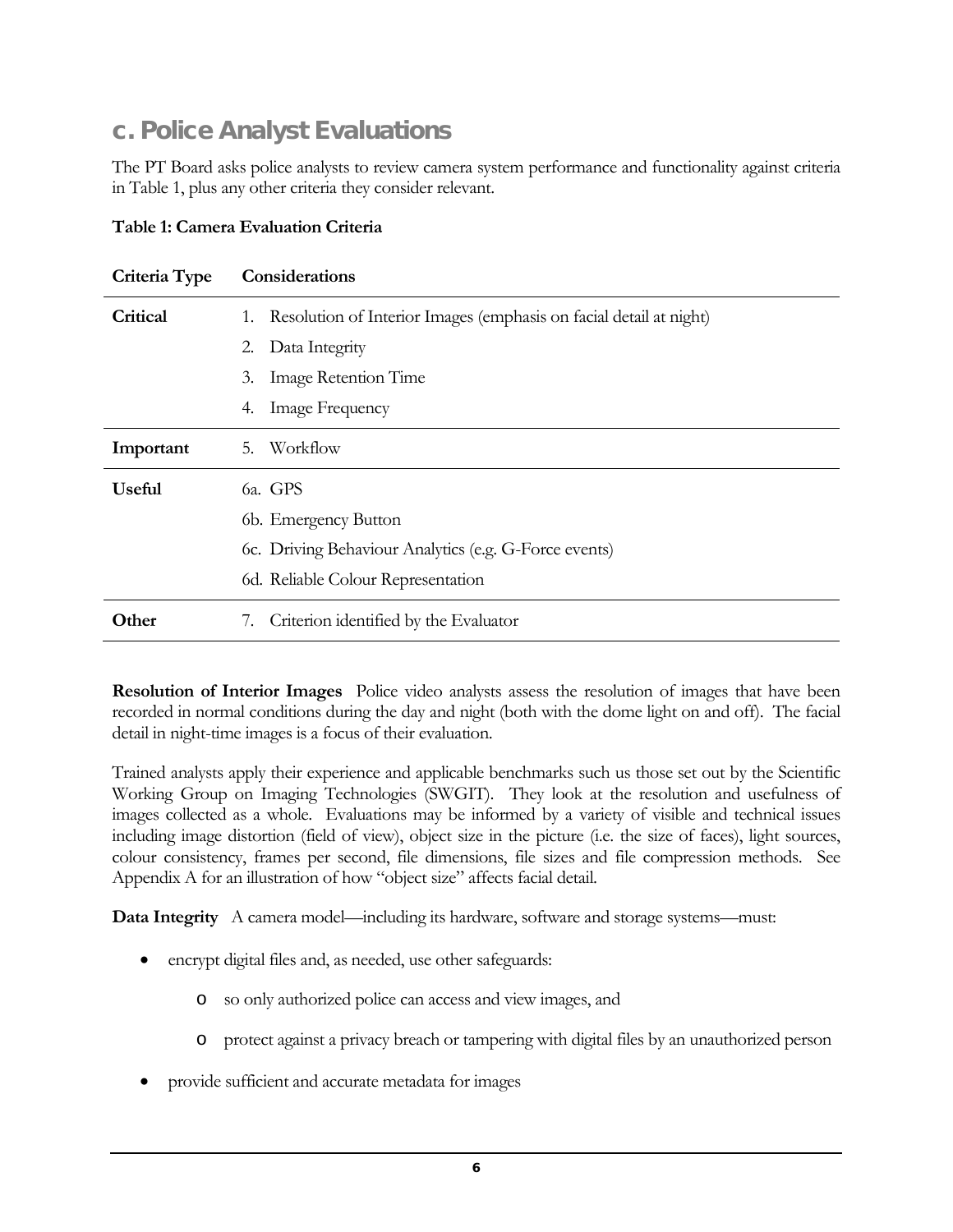• be designed in a way that does not pose an undue risk of inadvertent or unexpected data loss

**Image Retention Time** Evaluators review recording media and system settings to measure the time images are retained before they are overwritten. The camera must retain images for 168 hours (1 week) of continuous taxi operation. Additionally, images should be overwritten within 336 hours (2 weeks) of continuous taxi operation.

**Image Frequency** At a minimum, the camera must record images at 2 frames per second (FPS) for a portion of each passenger's trip. At any time, the minimum is 12 frames per minute (1 image per 5 seconds). The minimum must be maintained for at least 30 minutes after the vehicle has been turned off.

**Other Functionality & Features** Evaluators assess functions that are not critical on their own but which may affect their overall assessment or a PT Board's camera approval decision. The ease of learning and using software on police computers ("workflow") is a criterion that is important but not necessarily critical on its own. Other functions may include GPS, an emergency button that drivers may use, and driver analytics (e.g. systems that provide audible warnings of danger). Further, evaluators may opt to review functions such as audio recordings and exterior images that are not regulated under the [BC Taxi](http://www.ptboard.bc.ca/documents/rule_BC_Taxi_Camera.pdf)  [Camera Rule.](http://www.ptboard.bc.ca/documents/rule_BC_Taxi_Camera.pdf)

#### <span id="page-8-0"></span>d. Review Outcome

 $\overline{a}$ 

After a police FVAA-BC analyst evaluates a camera against the criteria in Table 1, the PT Board considers the evaluator's findings and any other relevant circumstances or factors<sup>3</sup> to determine whether or not it approves the camera model for use in BC taxis. We inform the manufacturer of the decision and share the evaluation result for criteria that were critical to the decision. For other parties, we may confirm whether a camera has been tested or approved. When we approve a camera, we update our list of approved cameras in the [BC Taxi Camera Rule.](http://www.ptboard.bc.ca/documents/rule_BC_Taxi_Camera.pdf) Information we receive about a camera system is subject to the *Freedom of Information and Protection of Privacy Act*.

PT Board decisions are final. The same model cannot be resubmitted for evaluation unless at least one year has passed and the manufacturer has taken steps to address shortcomings.

## <span id="page-8-1"></span>e. Taxi Companies Choose an Approved Camera

Ultimately, taxi companies choose which PT Board-approved taxi camera system they purchase and use in their taxis. Taxi companies are responsible for the costs of keeping a working camera in each taxi in its fleet. This includes the cost of purchase, installation, inspection and maintenance. The PT Board does not warrant or guarantee that taxi companies will purchase a camera model it has approved.

<span id="page-8-2"></span><sup>3</sup> The PT Board may consider other relevant factors. This may include the number of other cameras that have already been approved and the PT Board target to approve camera models by between 2 and 4 manufacturers.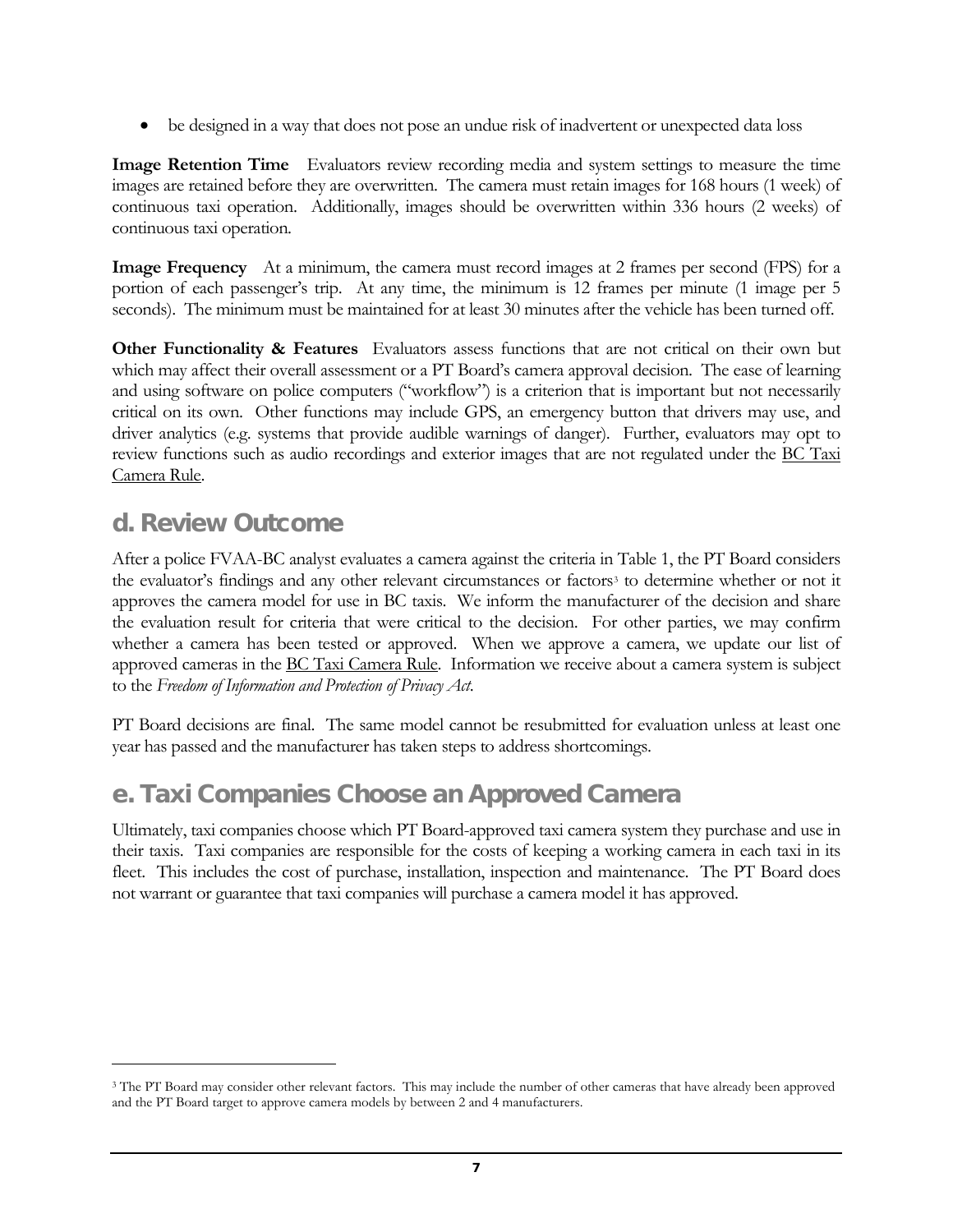# <span id="page-9-0"></span>4 Questions & Answers

*Additional Information about BC Taxi Camera Approvals*

ore information about taxi camera programs is posted on the PT Board's [taxi camera webpage.](http://www.ptboard.bc.ca/cameras.htm) The following questions and answers provide additional information that you should be aware of if you are participating in a taxi camera approval process. M

## <span id="page-9-1"></span>a. Why does the PT Board approve cameras?

The PT Board regulates taxi camera programs in BC by setting rules that must be adhered to as a term and condition of the passenger transportation licence that companies must have to operate taxis in the province. The PT Board recognizes the safety benefits and efficacy of taxi cameras from its experience with taxi cameras used in BC, and from external research on taxi cameras.

The approval process is used to identify taxi camera models that meet the requirements and advance the objectives of the PT Board's taxi camera program. It is not a bid process that, if approved, results in a certain purchase of taxi camera products.

## <span id="page-9-2"></span>b. Can a non-approved camera be used in a BC taxi for testing?

Yes. However, the company must meet pre-requisites identified in the Taxi Camera Approval Request [form,](http://www.th.gov.bc.ca/forms/getForm.aspx?formId=1420) and the camera must encrypt the digital files it records. Also, before a test camera is installed in a BC taxi, the manufacturer must email a [BC Taxi Camera Field Test Plan](http://www.th.gov.bc.ca/forms/getForm.aspx?formId=1422) to the Passenger Transportation Board, the Registrar of Passenger Transportation and other participants in the field test. Further, the licensed taxi company must receive acknowledgement from the PT Board that it received the notice. The camera must be removed when the field test is complete.

#### <span id="page-9-3"></span>c. What evaluation information is public?

The PT Board publishes a list of taxi camera models that are approved for use in BC. For internal use, the PT Board may share some information about evaluation outcomes with participants in a BC Taxi Camera program (police, taxi associations, taxi camera installers, passenger transportation compliance staff). Information the PT Board receives is subject to requests under the Freedom of Information and Protection of Privacy Act

## <span id="page-9-4"></span>d. Can a manufacturer appeal an evaluation?

No appeal process is available.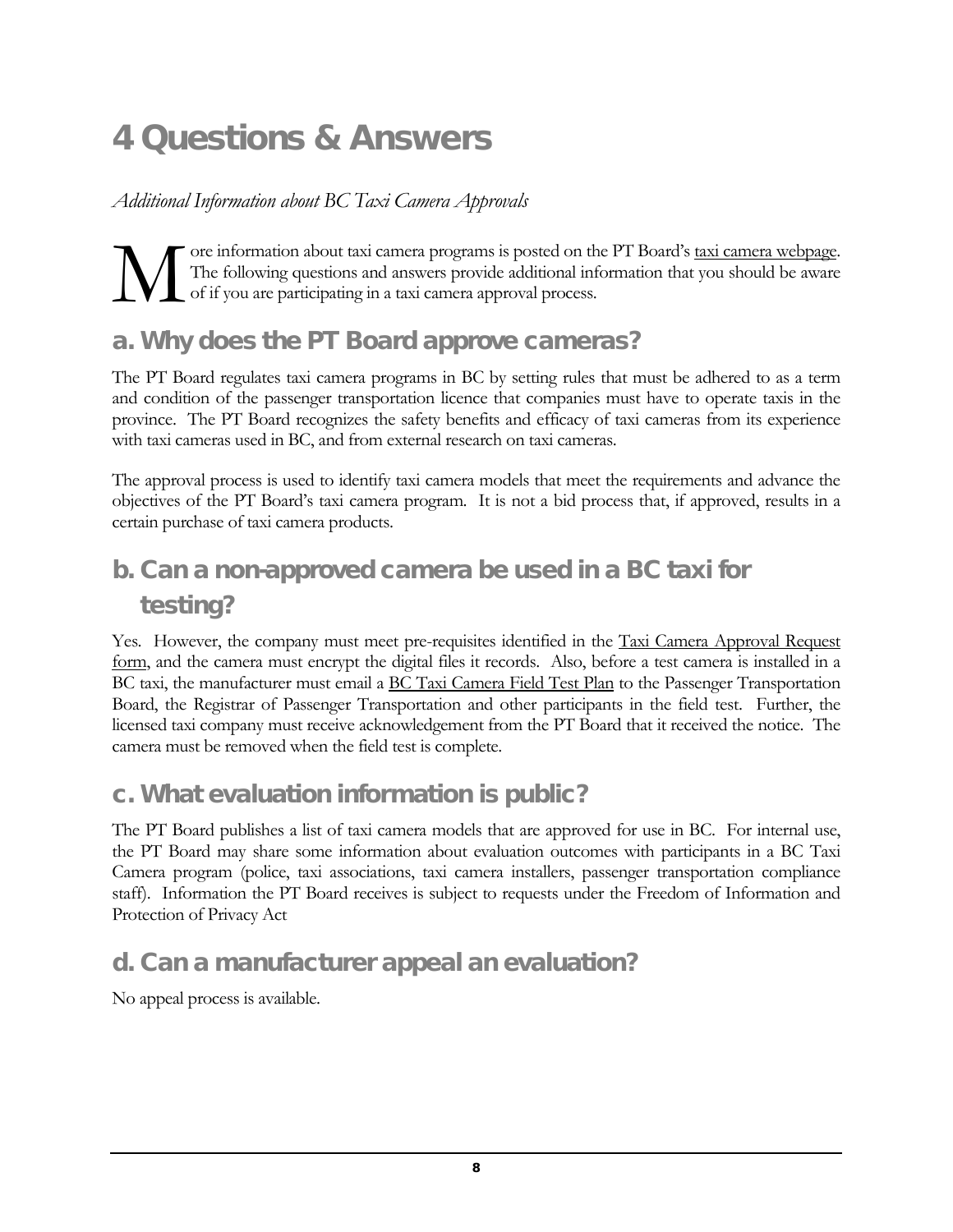## <span id="page-10-0"></span>e. Can a manufacturer resubmit an approval request?

Not for a year. If a camera is re-submitted, the manufacturer must address critical shortcomings identified in the prior evaluation. Decisions to evaluate any camera model is subject to PT Board discretion and FVAA-BC availability.

#### <span id="page-10-1"></span>f. Can a camera approval be cancelled?

Yes. The Passenger Transportation Board may cancel its approval of a taxi camera model at any time without notice to the manufacturer. It may also establish requirements and deadlines for taxi licensees to replace all or part of a taxi camera system. A cancelation may relate to the age of the equipment, the functionality or performance of cameras used in BC taxis, the approval of alternative equipment or other matters or circumstances that justify a cancellation.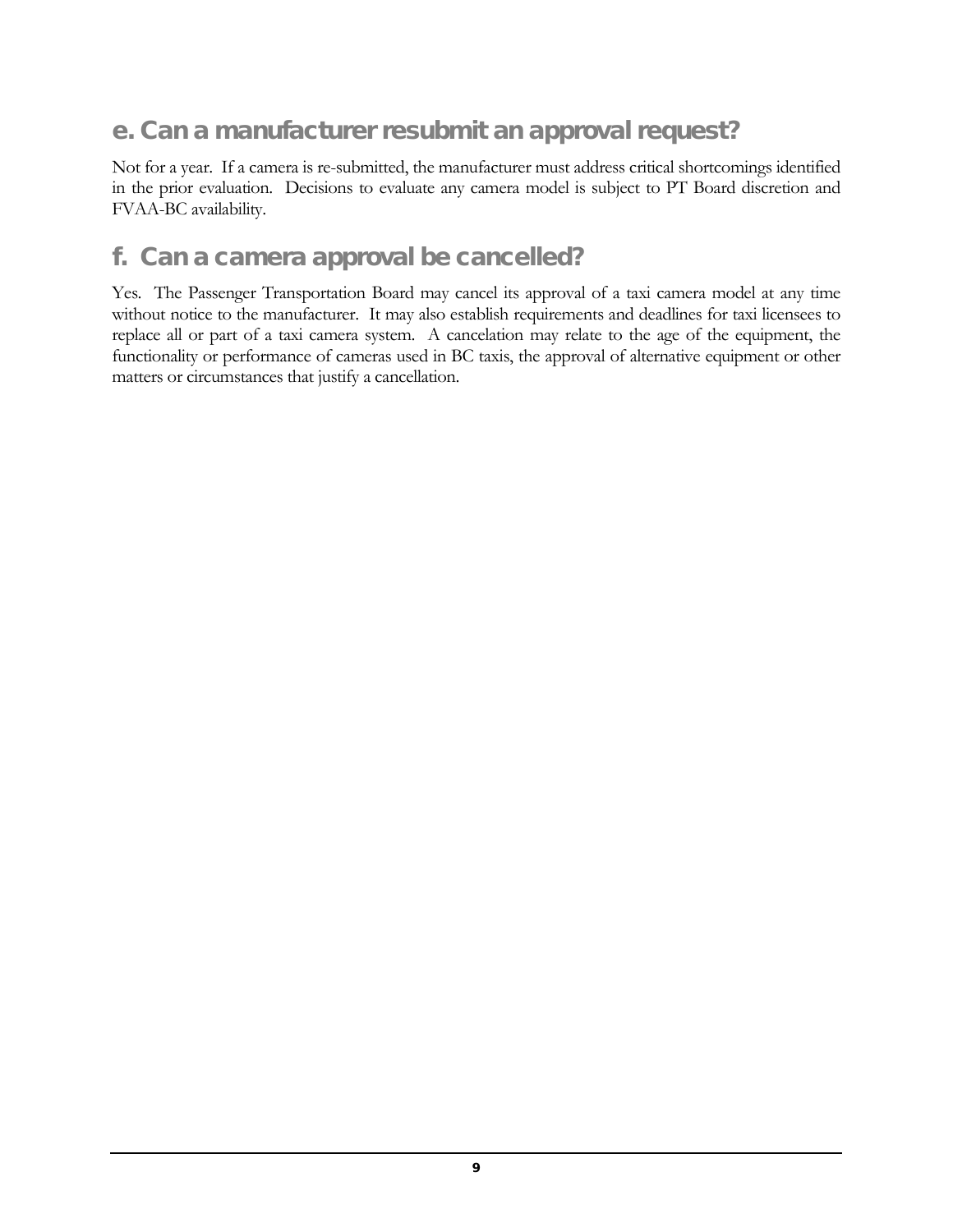# <span id="page-11-0"></span>Appendix A: Facial Detail

#### *Evaluation of Facial Detail in Daytime and Nighttime Images*

The evaluation of image resolution encompasses a number of qualitative and technical issues. The aim is to determine whether images recorded by a taxi camera are of sufficient quality to assist an investigating police officer in the identification of suspects and prosecution of offenders. Thus, evaluations focus on the facial details of passengers in the back seat of a taxi—the passengers furthest from the camera.

To illustrate, Figure 1 compares images of a closed circuit television camera. Images on the left show satisfactory facial detail. Images on the right are unsatisfactory in terms of facial detail.



Figure 1(c). Cropped, enlarged, and enhanced

image processed from Figure 1(a).

#### **Figure 1: Sample Images with Different Object Sizes and Facial Details**

Figure 1 also shows how the size of the face in the original ("object size") affects the facial details in the close-up image. Object size is measured by the vertical space occupied by the object (a face from bottom

Figure 1(d). Cropped, enlarged, and enhanced

image processed from Figure 1(b).